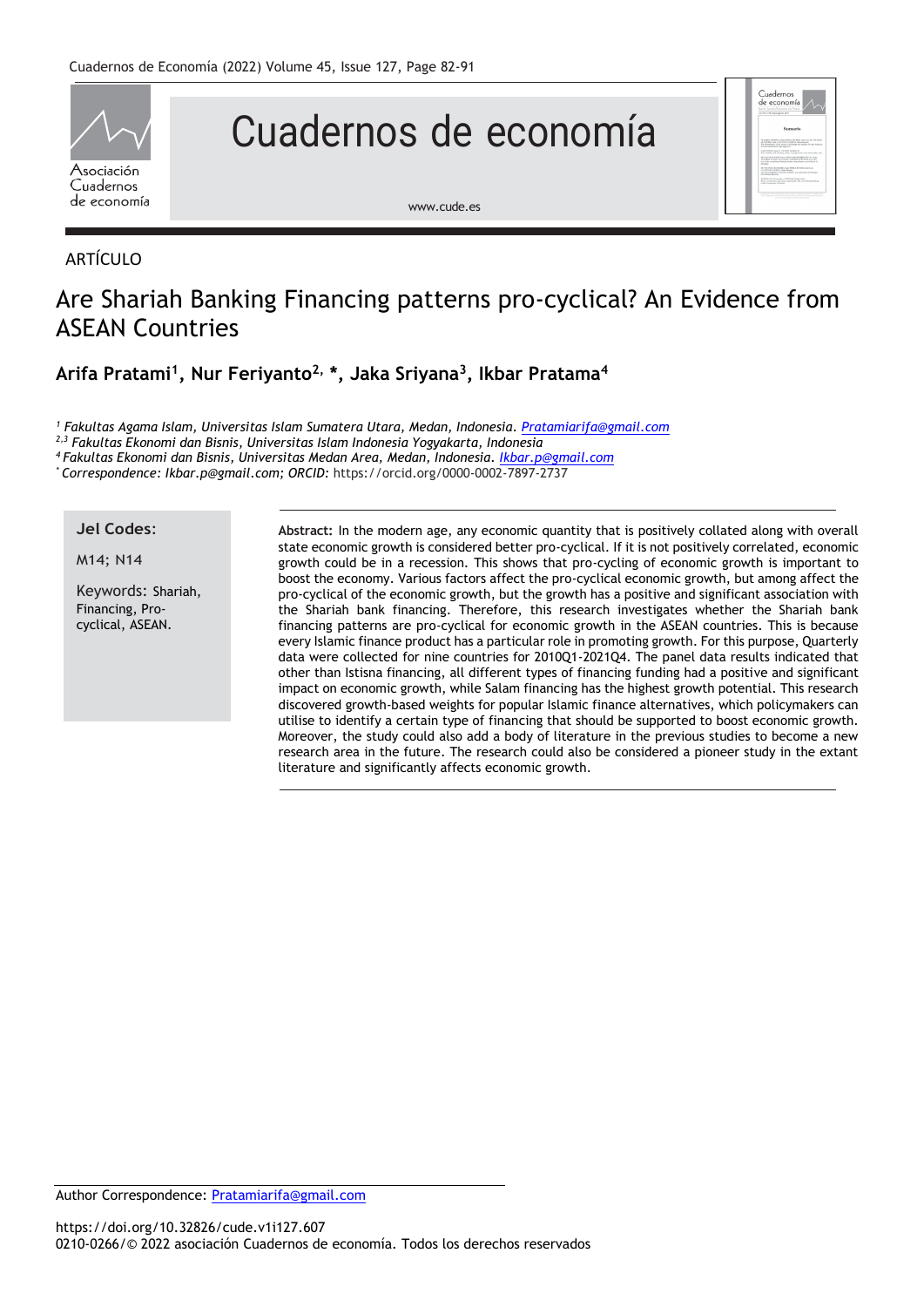# **1. Introduction**

Numerous recessions have previously touched the global economy throughout history due to swings or shocks that resulted in a decline in economic activity. As proven by its lengthy history of economic and financial crises, the Islamic banking sector is innately pro-cyclical. Ambali and Bakar (2014) claimed that the financial sector's instability, which is at the foundation of the recession's problem, is always linked to poor management of bank loan operations. Empirical research proving the existence of pro-cyclical bank financing activities to the business cycle back this up. (Eid, Omar, Khalid, & Ibrahim, 2016; Zulkhibri & Sakti, 2018). In this approach, banking sector pro-cyclicality is defined as the result of a selfreinforcing relationship between the financial sector as well as the overall economy, leading in unsustainable economic growth through upturns and deeper recessions throughout downturns. (Compant, Clément, & Sessitsch, 2010). In other words, the financial sector contributes significantly to the exacerbation of cyclical swings by preventing efficient resource allocation within the economy and adversely affecting credit growth and financial stability, pro-cyclicality in the banking industry, which exacerbates business cycle swings. (Landau, 2009). (Zulkhibri & Sakti, 2018), pro-cyclicality behavior in Islamic banks causes bubbles, negatively influencing the economy. The credit mechanism significantly affects the total of the swings that happen within the economic cycle. (Saadaoui & Hamza, 2020). Pro-cyclicality arises when the economy expands exponentially due to rising GDP, increasing bank lending from both Islamic and conventional banks. (Zulkhibri & Sakti, 2018).

As a result, financial development and growth have received considerable attention. It was initially examined via the lens of conventional banking and remained so in the current research through Islamic banking. The financial industry is inextricably linked to growth for the following reasons. Firstly, financial extension counts as a crucial input in micro and macro-level projects. Indeed, institutionalised financing provisions help to reduce the cost and thus increase the quality of access to the capital (Atrizka, Lubis, Simanjuntak, & Pratama, 2020). Secondly, more benefits of Islamic financial development include the change of the economy toward Shari'ah compliance, a higher level of risk-sharing, and integration rewards with the risk/performance connected with the investment venture, all of which lead to social prosperity. (Badawi, 2014). Even though there is a clear link between financial development and growth, studies conducted also show a two-way causality. These haphazard dimensions are both supply-driven (financial development drives growth) and demand-driven (demand drives growth) (growth causes financial development) (M. S. Hassan & Kalim, 2017). While advocating the role of Islamic economic development, it is pertinent to note that Islamic banking has been the fastest-growing Islamic finance sector for the last two decades. Islamic banking is currently operational in more than 80 countries around the globe. This riba free banking model distinguished by risk-sharing innovation stimulates its growth among Muslim and non-Muslim countries. Investment is an essential factor in the development and economic growth. The establishment of Islamic banks is a viable method to mobilise the financial resources available for the Shari'ah approved projects. The doctrine of Shari'ah-compliant financing assists in maintaining discipline and stability and remains useful in asset creation. Furthermore, transparency is the main feature of the Islamic financial system. Islamic banking has made unprecedented progress over the last two decades.

In this respect, the ASEAN countries have experienced remarkable growth and are considered the main hubs for such ventures. However, besides its core potential, Islamic banking has faced some challenges that may hamper its future growth and potential (M. M. Khan & Bhatti, 2008a). Islamic hubs have

served as launching pads for introducing and promoting Islamic banking in western financial markets. In Malaysia, Islamic banking accounts for around 16% of the market. Islamic banking has passed the 50% level in the housing industry, indicating significant development.

The expansion of the Islamic banking industry in various countries boosted their economies and led to extensive development. In several cases, growth in Islamic banking serves as a current source to enhance the macroeconomic efficiency of the country. It suggests that a huge potential exists in such financial ventures (Gheeraert & Weill, 2015). Pratami et al. (2021); Kalim (2020) discussed the possibility of Sukuk bonds to replace the public debt. Regulators serving in Islamic and non-Islamic countries now realise that Islamic banking is a viable option to enhance the financial conditions and pro-cycle the economy.

Keeping in view previous discussion, it has been shown that Islamic banks played an important role in the pro-cycling of the economy. Along with this, empirically, previous studies have various gaps. Previous studies have focused on financing and economic relationships in conventional banks but have little attention on Islamic banks. Secondly, the previous studies are mostly country-specific but unrelated to ASEAN economies. Thirdly, the previous studies have only conducted some Shariah financing patterns like mudarbah, murrabaha, and musharkah but have little attention to major shariah financing patterns. As mentioned in the previous literature, the majority of the financing tools are considered important to enhance the procycling of economic growth. Therefore, other financing patterns, namely Istisna, Ijarrah, and Salam Shariah, could not be ignored for the pro cycling of economic growth. Thus, the current study objective is to investigate whether Shariah bank financing patterns are pro cyclical for the economic development of Islamic banks in ASEAN economies.

# **2. Literature Review and Hypothesis Development**

# **2.1 Theoretical Review**

# **2.1.1 Musharaka Financing**

Musharaka is a type of partnership modelled after a business venture, in which two or more partners contribute funds to run the firm jointly (ElGindi, Said, & Salevurakis, 2009). of Islamic banking argue that partnership contracts are the ideal mode of financing, characterising the true spirit of Islamic banking (Dusuki & Abdullah, 2007). On Profits and rewards are distributed according to a predetermined ratio agreed upon at the time of the contract, and losses are permitted according to the contributed ratio of the invested capital. (Hearn, Piesse, & Strange, 2012). Musharaka (like Mudarabah) is a partnershipbased model of business. Due to its profit and loss sharing nature, the proponents the other hand, non-partnership-based contracts do not have the characteristics of profit and loss sharing. So, the non-partnership mode should only be used when the partnership mode of financing is unavailable or cannot be applied.

Additionally, proponents of Musharaka finance assert that, due to the risk and loss sharing characteristic, it contributes to the financial system's stability, incredible allocative efficiency, and GDP growth. (Arshed, Yasmin, & Gulzar, 2020). Islamic banks are currently reluctant to indulge in the partnership-basedbased financing mode because of the high risk. There are many studies in which the authors reported related issues (Ahmad & Haron, 2002; F. Khan, 2010). Risk arises when the outcome of an event is unknown. Every type of business faces uncertainties and hence, some banking institutions face more risk while others face less risk (F. Khan, 2010).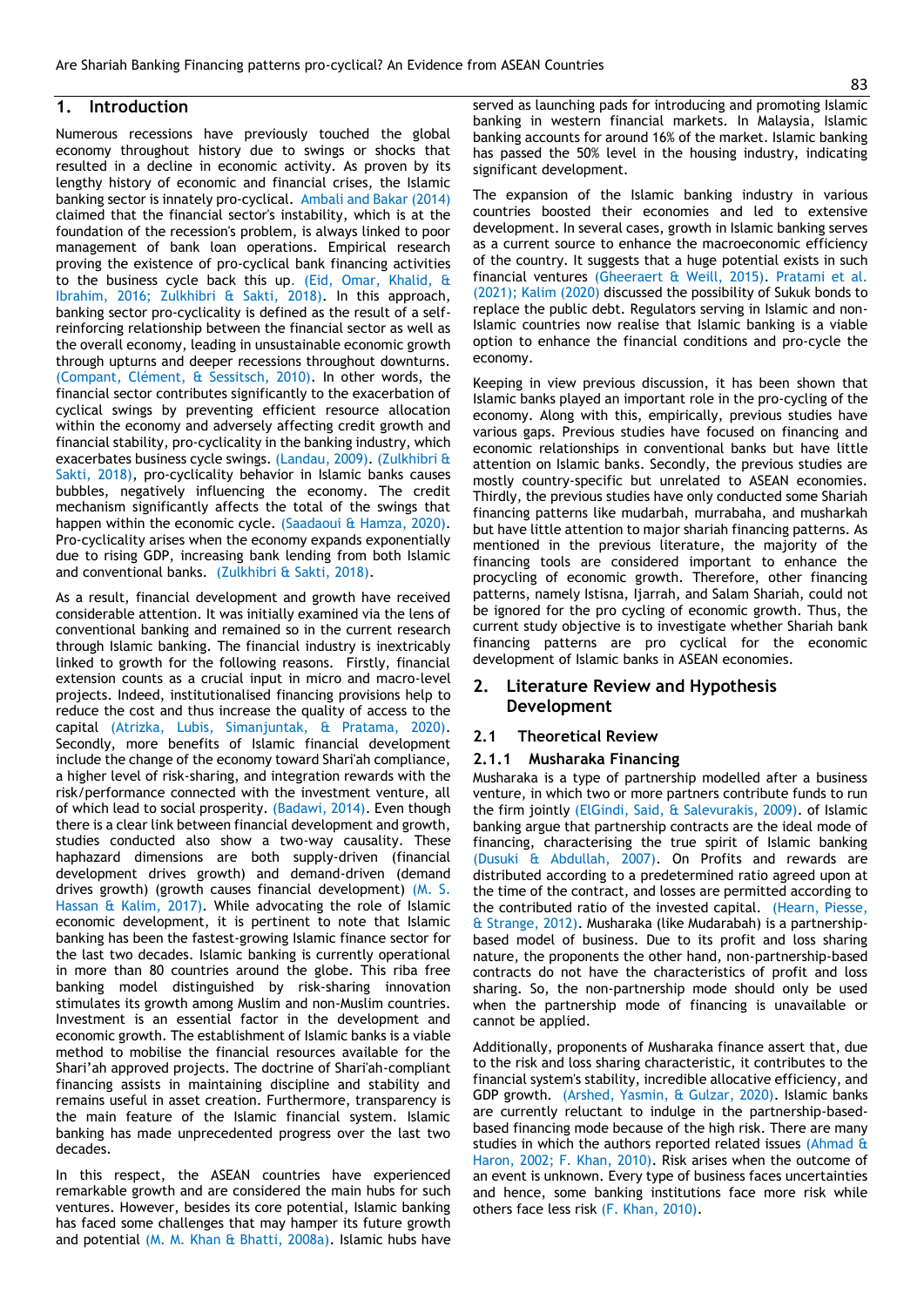To bring risk at a tolerance level, Islamic banks must have a strong management information system (MIS) to monitor, report, and identify the transactions involved. Banks should engage apt experts, including Shari'ah advisors, to review and ensure that the financing proposals are Shari'ah compliant. Islamic banks may hire technical experts to evaluate the feasibility of the new proposals. They can establish the clauses of collateral and third party guarantees to ensure the extent of reliance and redemption or utilisation of collateral in the case of counterparty defaults. Any kind of penalty imposed should be donated to charity, according to the Shari'ah. Periodic reviews of business transactions are recommended to control the operational deficiencies and maintain transparency. These may include an external audit by the external auditor. According to Meera and Razak (2005), there is a positive correlation between Musharaka funding and economic growth.

#### **2.2 Murabaha Financing**

Shofawati (2014) explored the practices of Islamic modes of financing in Indonesia, along with other ways of financing funding like Musharaka, Mudarabah and Ijarah. They suggested that the government adopt all those measures that ensure the fulfilment of Fiqh regulations. Further, they empathised with the idea specifically for Murabaha as the same is a source of dominating source of Islamic modes of finance in Indonesia. Murabaha is the most used mode of sale. Murabaha is not a sort of financing but a particular sale agreement in its original Islamic association. It is an excellent Shariah-compliant alternative to debt financing by the conventional banking system. In this sale agreement, the commodity is sold for cost plus profit. In its mechanism, the seller discloses the cost of acquiring the specified product required by the purchaser and the cost of acquiring the specified product and the profit margin. The total price includes cost and profit margin paid in instalments. Thus, Murabaha is not a loan given on interest, which Shariah refuses. Instead, it is a type of financing to purchase a commodity. The banks use Murabaha to facilitate trade financing, and it is flexible enough to facilitate currency exchange and hedging (Alsayyed, 2010). Findings have Bacha (1997) depicted the disjoint association between Murabaha financing and economic growth.

#### **2.3 Mudarabah Financing**

Mudarabah is, by nature, a profit/loss bearing contract in Islamic finance, and it was also the most widely practised contract before the advent of Islam. The capital provider is called "Rub ul Maal", which provides the intact capital required to finance a project. However, the other person who offers his expertise and efforts is the entrepreneur, the "Mudarib". According to the pre-agreed ratio, capital gains or profits of the venture are shared between both partners. Whereas all the losses (if any) are entirely borne by the Rub-ul-Maal.

On the other hand, the liability of an entrepreneur is a limited liability to the loss of his time and efforts. In modern times, the application of the Mudarabah contract has been extended to cover various businesses. It is widely used as a simple partnership contract in which one party provides the capital, and the other comes with the labour and expertise. Both the parties share the gains from the business according to the predetermined ratio. The Rab ul Maal completely bears the capital loss, whereas the Mudarib or manager bears to lose his efforts and time. The other uses of the Mudarabah contract include investment accounts and project financing (Rahman, 2010). Mudarabah can be used as an alternative to venture capital given by the conventional financing system as an equity financing strategy. It is a dynamic mechanism for removing interest from society by providing interest-free finance through the Mudarib as the manager of the economy's resources.

In contrast, banks provide financing and share gains and losses, unlike banks in the interest-based financing mode. Interest interest-bearing credit creation is the major source of inflation in the economy. So, interest-free business activities help reduce inflation in the economy and significantly impact employment creation by promoting commercial activities (Arshed et al., 2020). Letter of credit based on Mudarabah is also used to facilitate trade.

Additionally, it is utilised in various service industries, including health care, education, information technology, and communication. Equity finance or profit-sharing under Mudarabah can be used in a wide variety of productive initiatives regardless of the product kind, time duration, or risk involved, as long as the product is Shari'ah legal, marketable, and profitable. (Rahman, 2010).

Equity financing modes are considered high-risk financing modes, where Rab ul mal provides the capital to the Mudarib while completely relying on his ability and integrity (M. K. Hassan & Lewis, 2007). The financier is exposed to market and credit risks (Antonio, 2001; Bacha, 1997). If a bank acts as Rab ul mal, it provides the capital to an external agent and the bank is not allowed to take part in the management of the venture. It creates an agency problem in equity-based financing (Dar & Presley, 2000). So, the financing risk is quite high because of the covert business transactions and the lack of transparency (M. M. Khan & Bhatti, 2008b).

#### **2.4 Istisna Financing**

Istisna is comparable to non-participatory finance. Additionally, it is a unique type of sale that is excluded from the specific Fiqh rule (Do not sell because it serves societal needs that cannot be met by traditional financing). It is a contract in which one party agrees to make or construct something following specified specifications for a fixed price that may be paid in one single payment or instalments. The distinguishing element of Istisna is the permissibility of cost and commodity deferral. Shari'ah scholars do not approve such a sale contract because of postponement. However, Istisna is exempted from such constraints because of its economic benefits at large. The possibility of the price paid in instalments is legitimate in the Hanafi school of thought and is also adopted by various IFIs. Currently, Istisna is widely used in the Gulf and Asian countries to finance commercial and industrial projects and finance commercial, industrial projects, and home financing.

In monetary terms, the customer has no direct obligation of repayment. This transaction is considered a high-risk transaction with several inherent risks, unlike other modes of Islamic financing. These risks include the commodity risk, the price of commodity risk and the risk of no performance or the non-delivery risk. To overcome these situations, the banks may have the option of parallel Istisna, where they execute a second contract, and three parties are involved in the parallel Istisna. On the other hand, Islamic banks may require appropriate security or guarantee in the form of a mortgage or hypothecation. Keeping in view the precautionary measures, banks should obtain the Takaful cover for the underlying commodity. In executing the Istisna contract, avoid financing for specialised items such as software of a particular nature. This is because, upon the client's refusal, there will be probably no other buyer. Within the Shari'ah compliant financing framework, a type of asset-backed financing, Istisna fits well that positively contributes to economic growth.

#### **2.5 Ijarah Financing**

Uusmani and Taqī ʻUs̲mānī (2002) defined Ijarah financing in his book as "Ijarah contract of Islamic banks includes purchase of a required asset by the customer and allow him to use it against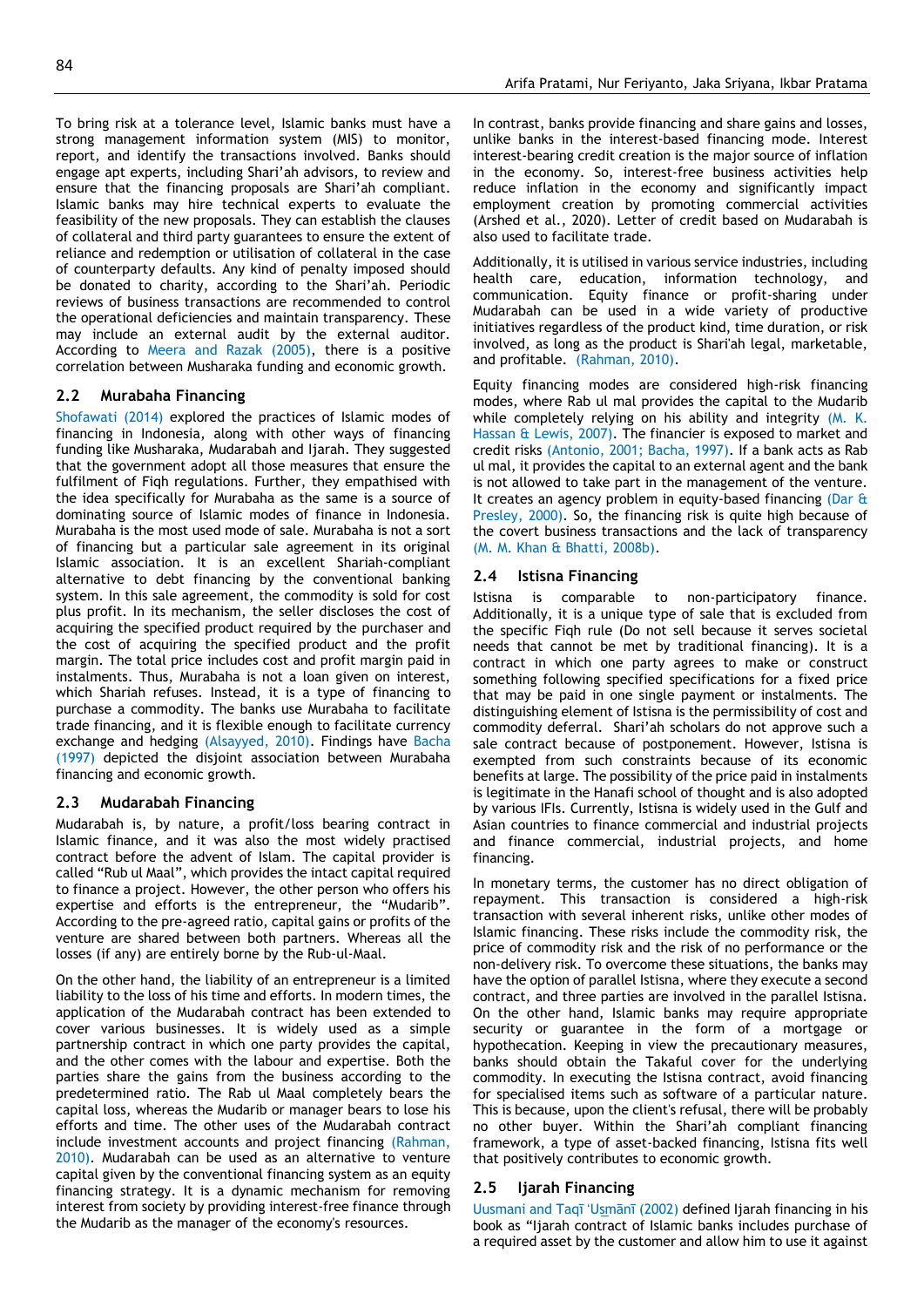the rental payment that is fixed throughout the tenure, the fundamental feature of Ijarah contract is the ownership of the asset remained with the bank or financial institution till the instalments are being paid by the customer." Hafnida, Maamor, and Abdullah (2015) suggested that in the private sector, the liquidity for the IFIs is not affected when financial intermediation is done using Ijarah. This finding supports several modes of Islamic financing, including Mudarabah, Musharaka, Murabaha, Istisna and Ijarah. Kamali (2007) investigated the importance of Ijarah financing compared to funding interest based. The author opined that Ijarah is the best substitute for the conventional lease and contributes to economic development. It does not adversely affect inflationary pressure compared to the traditional lease.

Also, several empirical researchers support this argument and confirm its effect on profitability, such as Akkas (1996) conducted a study with similar findings in Bangladesh. Since the collapse of conventional banking and interest-based financing modes, people are more inclined to seek a better alternative to traditional financing. Conventional banks were about easy collateral and convenient rules according to the Shari'ah norms. The profit and loss sharing mechanism helps to nurture economic development via the encouragement of the concept of equal income distribution. Financing is provided to SMEs for the high tech machinery to ensure production according to the market needs and expectations (Abdelrahman, Abdullah, & Abas, 2017). Ijarah's financing arrangement is made by the mutual consent of both parties, which leaves no room for doubt among the contracting parties. Since it is asset-backed financing, it is considered more susceptible to ensuring defaultfree transactions, which mitigate the risk faced by the banking sector that could enhance the economic growth (Saba & AlSayyed, 2010).

#### **2.6 Salam Financing**

Muhammad and Chong (2007), discussing the similarities and differences between Salam and Istisna, believed that in Salam financing, the price is paid beforehand, but the required goods are delivered later. Whereas, in the case of Istisna, the cost and goods both are settled afterwards. Mohammed, Ogunbado, and Aziz (2016) recommended that in Nigeria, Salam financing must be implemented to uplift the agricultural output and boost the country's industrial and commerce sectors. Moreover, it will also promote the stable economic growth of the country. Kaleem and Wajid (2009) discussed the application of Bai Al-Salam for financing agriculture in Pakistan. According to the survey's findings, farmers might save a significant amount of money if they purchased the apparatus all at once (Arshed et al., 2020). Yusuf, Muneeza, and Hassan (2011). They came up with a novel agricultural financing model based on Bai Al Salam that they believe is theoretically possible. They continued by stating that Salam is a risky product, which is why it has not gained widespread acceptance in Malaysia. In other words, there is a strong and positive correlation between salam financing and economic growth. (Mohammed et al., 2016).

# **3. Empirical Review**

# **3.1 Incidence of Shariah Financing and Pro-cycling of Economic Growth**

Islamic banking serves as a tool to achieve socio-economic development and justice in society. Riba-free banking solutions are intended to facilitate Shari'ah-compliant financing. These include Mudarabah, Musharaka, Istisna, Salam, and Ijarah, which can all be employed independently or in conjunction to encourage financial development. Islamic banking pro-cycles the economy through an equal income distribution based on its risk-sharing features.

Islamic banking operations and practices always reflect a Shari'ah based environment. The first Islamic bank was founded in Egypt in 1963, and its branch network rapidly expanded in many other countries around the globe, for instance, Malaysia, Iran, Bahrain, Indonesia, and Saudi Arabia. Indonesia and Malaysia's banking systems operate on a Shari'ah-compliant retail basis. Malaysia and Indonesia have emphasised Islamic financing to facilitate commerce and finance. In ASEAN countries, Islamic banks compete based on the quality of their Islamic banking offerings rather than religious considerations. In Kuwait, financing is concentrated in the real estate and petroleum sectors.

Since 1979, in the era of the Islamic revolution in Malaysia, studies have been conducted to form a riba free banking system parallel to the structural development and banking sector reforms. Malaysia primes a competitive and vibrant component of growth and development in the overall Islamic financial system. According to the Bank of Negara Malaysia report, the country has shown a remarkable economic growth record since 1970. Like Indonesia and other developing countries, the Malaysian economy has slightly shifted towards industrialisation and the services sector, contributing more than 80 percent of the GDP that boosts the country's pro-cycling. Recently, many empirical studies agreed that the financial system lubricates the economic vehicle (Mohammed et al., 2016). However, Islamic banks have specialised instruments to target special economic needs unlike the conventional financial system. Indeed, the economy's composition, the banks' expertise, and the need of the hour explain which product provides higher returns in terms of economic growth.

While connecting Islamic banking and finance with growth, one must form the link between them using an appropriate functional form of the estimation model. This study proposes Islamic banking and finance as the injection into the economy that collaborates with the physical capital and labour to yield the desired output. The current theory demonstrates that the development of the banking and finance industry is encouraging to achieve pro-cycling of economic growth since the banking sector operates to mobilise the savings, stimulates innovation in technology and improves the efficiency of the resources. This study hypothesises that the Islamic financial system has the potential to eliminate debt financing and to improve the efficiency of financial resources. (Kalim, 2020). Almighty Allah has guaranteed that the money spent in the way of Allah grows like a seed of a grain which grows in seven branches and each of which yields 100 grains, thus contemplating 700 times growth (Al – Qur'an 59:7). For this purpose, the spending model must ensure that it has no hint of riba (Al – Qur'an 2:276, 3:130, 30:39).

Moreover, money is spent moderately (Al – Qur'an 17:29) and responsibly (Al – Qur'an 8:27; Sahih Muslim 1833a). As a result, the expenditure is accompanied by the blessings of Allah Almighty. Darrat (1988) discovered that riba-free banking is more dynamic and robust in achieving monetary objectives. This form of banking is pro-cyclical and oriented toward sustained and real economic growth.

Moreover, it reduces the inflation rate and boosts employment. While sharing the experience of M. S. Khan and Mirakhor (1990), stressed that the reliance on profit-sharing arrangements makes the Islamic system similar to an equity-based system. These studies suggest that Islamic banking is a better option than non-Islamic banking to deal with the banking crisis. Furqani and Mulyany (2009) found that in the long run, there is a bidirectional relationship between Islamic banking and fixed investments in the country. It also suggested that an increase in the GDP causes development in Islamic banking pro-cycling and not vice versa.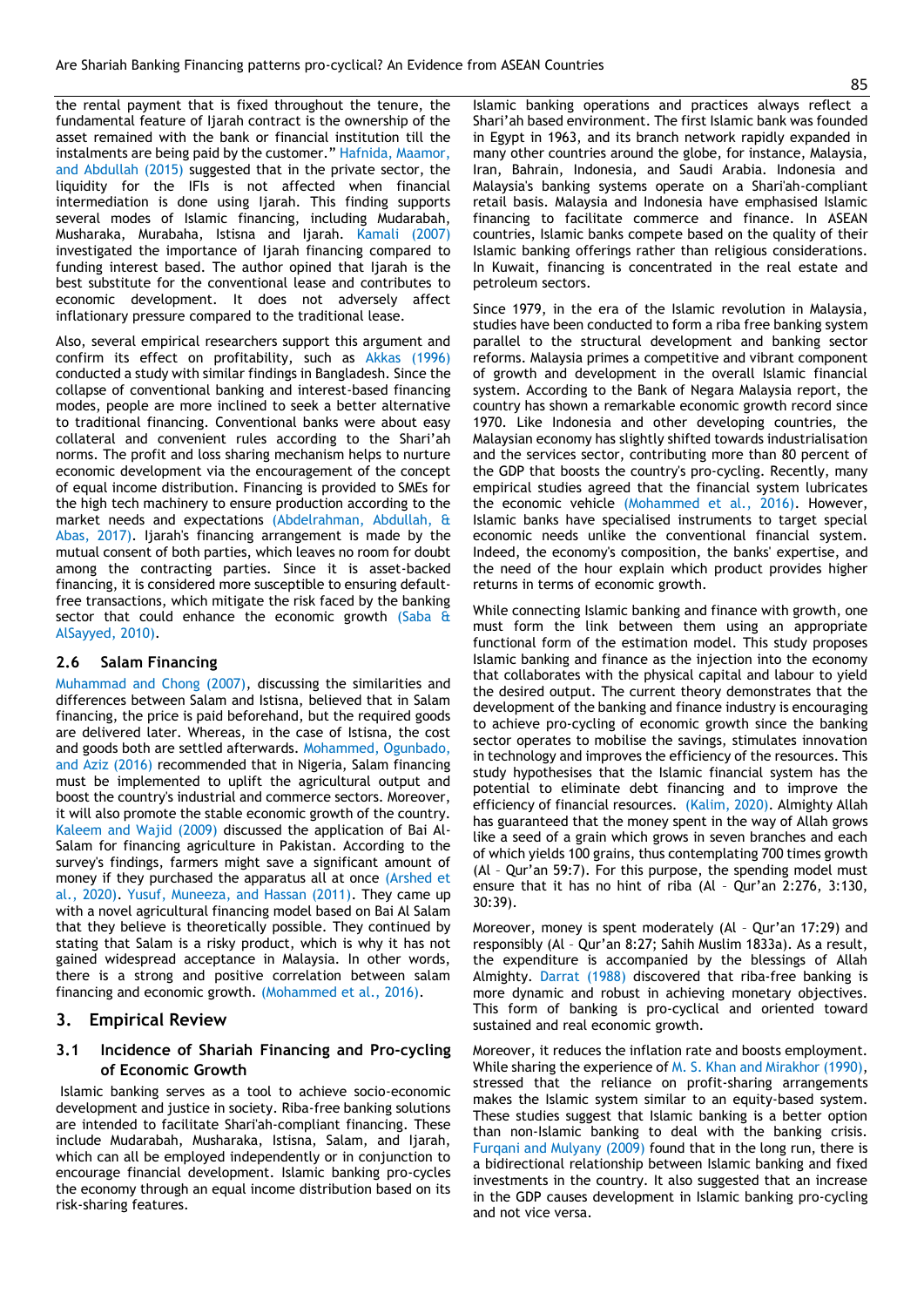In the ASEAN region, the relationship between Islamic finance and economic growth Kar, Nazlıoğlu, and Ağır (2011) demonstrates a heterogeneous nature across various countries. The relationship is negative for the petroleum exporting ASEAN countries. It is positive but not significant for ASEAN countries without oil. A similar study conducted in the ASEAN region by Goaied and Sassi (2010) showed that banks' development and economic growth are negatively associated with the country's economic growth. However, Islamic financial institutions (IFIs) performed positively, though the empirical relationship is not very strong. In terms of the relationship between Islamic banking and Bangladesh's economic growth, Abduh and Omar (2012) concluded that expansion of Islamic banking results in an increase in economic growth, both in the long and short run. Iran and Indonesia are also struggling to drive their economy into a better position. However, both are known to be established Islamic states. Taking Iran and Indonesia as sample countries, Yazdan and Mohammad Hossein (2012) showed a significant relationship between Islamic financial development and economic growth in both the short-run and the long-run. The relationship appears to be bidirectional. The said research empirically showed the role of the Islamic banking system in enhancing economic growth. According to El-Galfy and Khiyar (2012), the studies about the impact of Islamic banking on development are single-country studies and their findings are difficult to generalise. However, their results suggest that

In Pakistan, a study was conducted using the AID (Assets, Investment and Deposits) model (Hussain & Islam, 2012). The results showed that Islamic banks had shown remarkable growth. In Qatar, the empirical results were reported by (Tabash & Dhankar, 2014). They stated that Islamic banking and finance positively impact economic growth, and Shari'ahcompliant financing is also significantly correlated with economic growth. In UAE, according to Tabash and Dhankar (2014),

Islamic banking positively contributes to a country's

macroeconomic stability.

In Indonesia, Abduh and Omar (2012) empirically examined the short-run and long-run relationships between Islamic banking and the country's economic growth. They reported a bidirectional relationship between the IFIs and the economic development of Indonesia. While discussing the same concept, Dahduli (2009) studied Islamic banking and finance effectiveness. It has been witnessed that Islamic PLS contracts help to boost economic growth by directing the funding to profitable industries. Kassim, Majid, and Yusof (2009) reported a bidirectional relationship between the IFIs and economic development in Malaysia after considering the financial shocks for Islamic banks from 1997 to 2007. Hafnida et al. (2015) found the positive impact of various Islamic financing modes such as Mudarabah, Musharaka, Murabaha, Ijarah and Istisna on economic development in selected OIC countries. They suggested that the regulators and policymakers prioritise the Islamic mode of financing when proposing a new policy. Khoutem and Nedra (2012) indicated that Islamic financing instruments, including Mudarabah and Musharaka, stimulate economic growth in an economy. Ali (2004) suggested that Islamic finance modes such as Ijarah and Murabaha require Islamic banks to know the purpose of financing. They must ensure that the funds are used for the stated purpose; it keeps the credit tied to the real economic activity throughout the tenure.

Furqani and Mulyany (2009) conducted a study in Malaysia on the relationship between economic growth and the Islamic banking system. They used the cointegration and VECM tests. The findings suggested that Islamic finance and economic growth are favourably associated in the long run.

Hasan and Dridi (2010) revealed that Islamic banks positively contribute to financial stability and macroeconomic growth by making more credit available. Hasan and Dridi (2010) reviewed the literature on the relationship between Islamic banking and economic development. Their study demonstrated that the main channel of economic growth is Islamic banking, in general. They recommended that future research on Islamic banking and economic growth be done using panel data analysis instead of time series analysis. Ledhem and Mekidiche (2020) compared the indicators of CAMELS approach-based performance and its effect on the economic growth of 5 countries. This model showed that very few indicators have a significant effect on economic growth. Most of the previous studies used a single indicator to measure the progress of the Islamic banking sector, such as Islamic banking and finance, Islamic banking assets and/or Islamic banking deposits (Kalim, Mushtaq, & Arshed, 2016). Unlike conventional banking, the financial products of Islamic banks are not perfect substitutes to each other; hence they tend to have a different effect on the economy. A study by Hafnida et al. (2015) used five popular products to assess their effects on economic development. This study extends this model to assess the effects of 7 products using advanced panel data models.

# **4. Research Framework and Hypothesis Development**

Based on the previous discussion, the following research framework of the study has been formulated below.

Based on the above research formulated in the previous literature review discussion, the following research hypotheses are formulated below.

**H1**: Musharkah Financing is significantly related to the procycling of economic growth of ASEAN countries.

**H2**: Murabaha Financing is significantly related to the procycling of economic growth of ASEAN countries.

**H3**: Mudharbah Financing is significantly related to the procycling of economic growth of ASEAN countries.

**H4**: Istisna Financing is significantly related to the pro-cycling of economic growth of ASEAN countries.

**H5**: Ijarah Financing is significantly related to the pro-cycling of economic growth of ASEAN countries.

**H6**: Salam financing is significantly related to the pro-cycling of economic growth of ASEAN countries.

# **5. Research Methodology**

Unlike the conventional banking system, where one lending based, product can suit all financing needs, Islamic finance has developed a portfolio of financing options. These financing options are not perfect substitutes of each other. Hence, each of these products has its role in the growth path. Therefore, the study's objective is to check the impact of Shariah Banking financing patterns on the pro-cycling of economic growth of ASEAN countries. For this purpose, the quantitative research approach and longitudinal research design were applied. The research used the data from 2010 to 2021 quarterly data.

Additionally, Table.1 contains the symbols, construction, and data sources for all variables included in this study. The dependent variable's natural logarithm was approximated using the Gross Domestic Product (GDP). The controlling variables included Labor Resource (L) and Physical Capital (K) in their natural logarithm form. These variables' data were extracted from the World Development Indicators (WDI). At the same time, the country-level aggregate Islamic banking and financing data were removed from the IFSB database. The quarterly data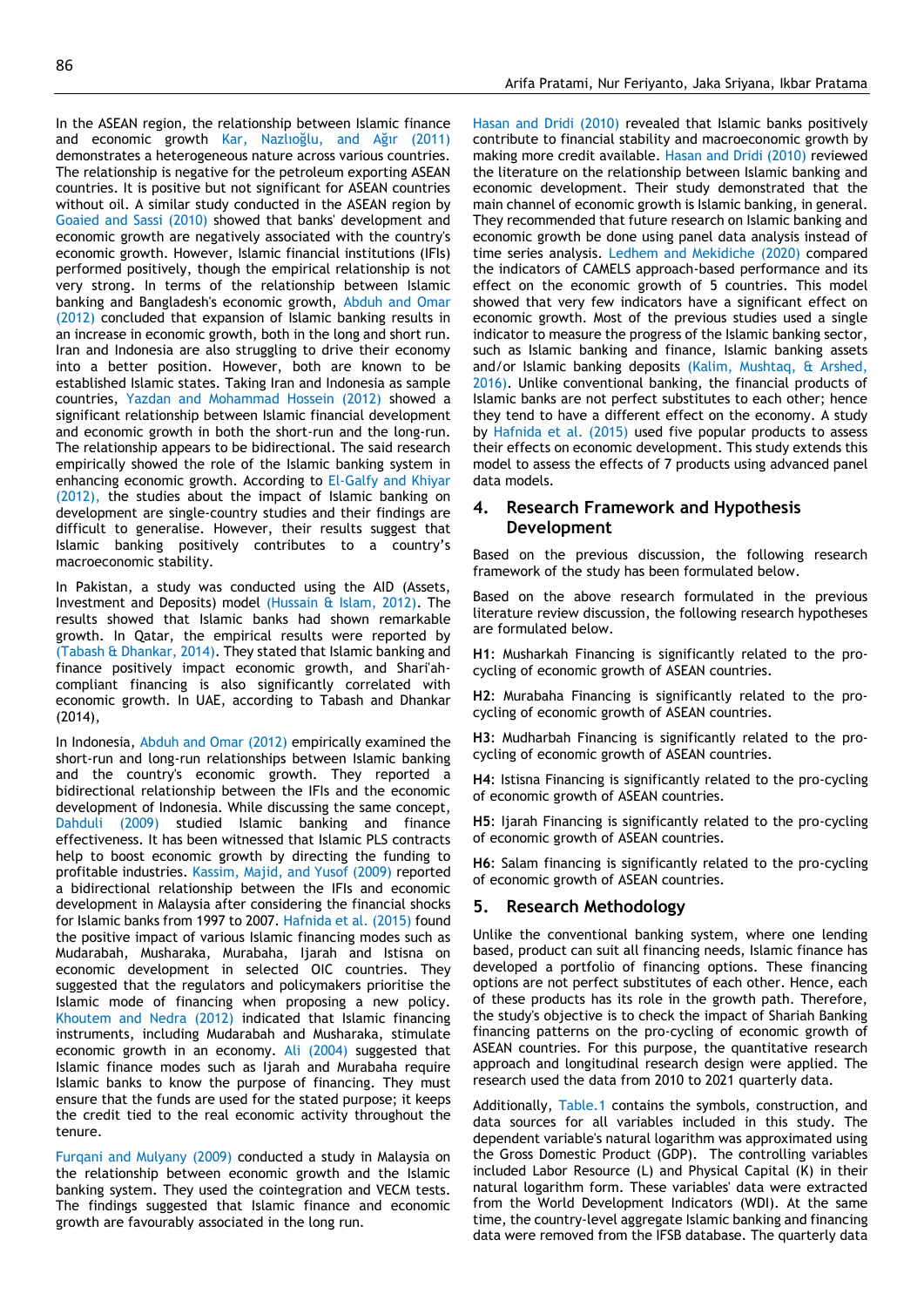was collected for three ASEAN Muslim countries, namely Malaysia, Indonesia and Singapore, whose data was available for 2016Q1-2020Q4.

| Musharka Financing  |  |                         |
|---------------------|--|-------------------------|
| Murabaha Financing  |  |                         |
| Murdarbah Financing |  | Pro-Cycling of economic |
| Istisna Financing   |  | Growth                  |
| Ijarah Financing    |  |                         |
| Salam Financing     |  |                         |

Figure.1: Research Framework

Table.1: Contruction of Variables

| Variable Name (Symbol)       | Construction         | Source      |
|------------------------------|----------------------|-------------|
| Gross Domestic Product (GDP) | Natural log          | <b>WDI</b>  |
| Labor Force (L)              | Natural log          | <b>WDI</b>  |
| Capital (K)                  | Natural log          | WDI         |
| Musharaka Financing (MUSF)   | % of Total Financing | <b>IFSB</b> |
| Mudarabah Financing (MUDF)   | % of Total Financing | <b>IFSB</b> |
| Murabaha Financing (MURF)    | % of Total Financing | <b>IFSB</b> |
| Ijarah Financing (IJAF)      | % of Total Financing | <b>IFSB</b> |
| Salam Financing (SALF)       | % of Total Financing | <b>IFSB</b> |
| Istisna Financing (ISTF)     | % of Total Financing | <b>IFSB</b> |
| Others Financing (OTHF)      | % of Total Financing | <b>IFSB</b> |

# **5.1 Model and Estimation of Stochastic Equation and Estimation Approach**

Based on the research objectives and the variables used are discussed in Table.1, the following is the stochastic equation proposed by this study. The model in this study originates from the Solow growth model, whereby labour and physical capital are considered crucial input for economic growth. Furthermore, this study extends the impact of Islamic financing on development by splitting Islamic funding in terms of different products.

 $GDPit = \alpha 0 + \alpha 1 Lit + \alpha 2 Kit + \alpha 3MUSFit + \alpha 4MUDFit +$  $\alpha$ 5MURFit +  $\alpha$ 6IJAFit +  $\alpha$ 7SALFit +  $\alpha$ 8ISTFit +  $\alpha$ 100THFit +  $\varepsilon$ it

Here I represent Islamic banks, and t represents the periods. At the same time,  $\epsilon i t$  denotes the randomly distributed factors which could determine growth and are not included in the study with the assumption of having a negligible effect on growth.

Moreover, this study proposes that the pattern in which the dependent and independent variables are changing historically also shows association patterns. Regression analysis compares these changes and calculates the weights for the effects of independent variables on the dependent variable. The composition of the data signifies that it varies across countries and periods, and this two-dimensional variation is not manageable under ordinary least squares (OLS). The unobserved heterogeneity of cross-sections is usually tackled under a fixed effect or a random effect setup Gujarati and Porter (2009), but this model only allows the intercept to be a cross-section variant. Furthermore, new developments in econometrics resulted in a new type of estimation approach

called feasible generalised least squares (FGLS). Wherein crosssectional differences are accounted for through cross-section variant standard errors of the slope coefficients. The advantage of this model is that the cross-sectional variant variancecovariance matrix can be altered to make it more resistant to heteroscedasticity and autocorrelation. M. S. Hassan, Arshed, Tahir, and Imtiaz (2019) utilised this approach to estimate the number of nations per cross-section when the number of countries per cross-section is less than 20.

# **5.2 Descriptive Statistics**

Table.2 descriptive statistics show that the mean value is greater than the standard deviation in the case of GDP, L, K, and MURF, which shows that the mean values well represent the data mean values that represent the data. Additionally, it demonstrates that the standard deviation of the other variables is greater than the mean, showing that the cross-sections are heterogeneous and are not well generalised by a single mean. Finally, the Jarque and Bera (1980) test indicated that the data are either skewed or have a non-standard kurtosis value, leading us to conclude that the overgeneralised Pooled OLS model may not give an adequate representation of the data. This study assumed that the data was asymptotically normal as the overall sample size was above 30 (De Jager, 2008). Figure 8 of the scatter plots show mixed Islamic financing association with economic growth results. Here, while allowing for the quadratic pattern, Musharaka, Salam, Istisna, and other financing modes have a positive association, while others have either a negative or no association with the economic growth of selected countries.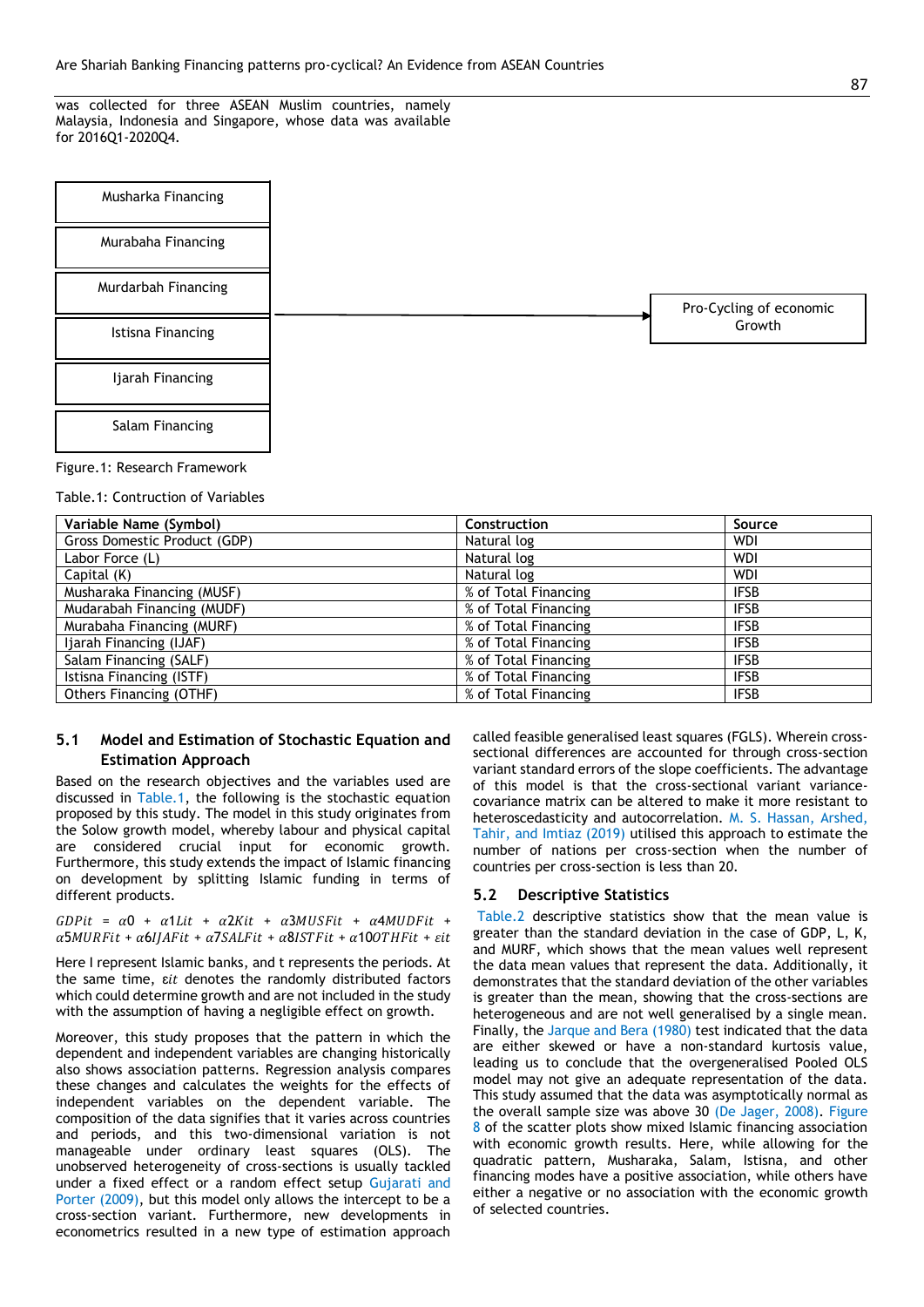| <b>Variables</b> | Obs. | Mean   | <b>STD</b> | Growth         | <b>Skewness</b> | <b>Kurtosis</b> | <b>JB Test</b> |
|------------------|------|--------|------------|----------------|-----------------|-----------------|----------------|
| <b>GDP</b>       | 132  | 8.716  | 1.099      | 0.003(0.87)    | 0.21            | 1.85            | 38.8(0.00)     |
|                  | 132  | 16.580 | 1.284      | 0.007(0.69)    | $-0.03$         | 1.94            | 29.9 (0.00)    |
| K                | 132  | 3.0842 | 0.276      | $-0.001(0.91)$ | $-0.32$         | 1.93            | 28.5(0.00)     |
| <b>MUSF</b>      | 132  | 15.198 | 20.822     | 0.04(0.89)     | 1.19            | 2.88            | 24.1(0.00)     |
| <b>MURF</b>      | 132  | 37.691 | 19.545     | $-0.17(0.54)$  | 0.29            | 1.91            | 35.6 (0.00)    |
| <b>SALF</b>      | 132  | 2.845  | 7.338      | $-0.15(0.14)$  | 3.48            | 15.47           | 80.5(0.00)     |
| <b>ISTF</b>      | 132  | 3.082  | 5.651      | 0.03(0.69)     | 1.96            | 5.98            | 56.46(0.00)    |
| <b>MUDF</b>      | 132  | 1.313  | 2.037      | $-0.05(0.11)$  | 1.1             | 2.53            | 23.42(0.00)    |
| <b>OTHF</b>      | 132  | 10.986 | 17.897     | $-0.04(0.86)$  | 1.32            | 3.08            | 27.78(0.00)    |

#### Table.2: Descriptive Statistics

Estimation results are provided in Table 4. The probability value of the Wald test indicates that by using 132 country-year observations, the overall model is fit. Further, the intercept is positively significant, which shows that the knowledge and technology component of the growth model positively affects growth. In the case of controlling factors, a 1% increase in labour leads to a 0.26% fall in the GDP, while a 1% increase in capital leads to a 0.58% increase in the GDP. These results are since the selected countries are abundant in labour. Due to this, the labour shows decreasing returns, and the capital offers increasing returns. While comparing the effects of different financing options on growth, only Istisna financing harms it, such that a 1% increase in Istisna financing leads to a 0.02% fall in the GDP, while Mudarabah financing has an insignificant impact on the GDP. This is because historically, Istisna financing has not shown any stable growth. All other types of financing have a positive and significant effect on economic growth. If there is a 1% increase in Musharaka, there is a 0.014% increase in the GDP. Hence, Islamic banks' participation in a joint venture can potently add 0.01% to growth each year.

Similarly, if there is a 1% increase in Murabaha financing, there is a 0.011% increase in the GDP. Likewise, if there is a 1% increase in Ijarah financing, there is a 0.01% increase in the GDP. This shows that trading-based financing can add 0.01% to GDP growth. If there is a 1% increase in Salam financing, there is a 0.06% increase in the GDP. Surprisingly, when Islamic banks participate in food necessity production, it makes the highest contribution to GDP growth. Iftikhar and Mahmood (2017) asserted the role of agri-financing on food security. Lastly, if there is 1% increase in other types of financing, then there is a 0.03% increase in the GD.

In the case of controlling factors, a 1% increase in labour leads to a 0.26% fall in the GDP, while a 1% increase in capital leads to a 0.58% increase in the GDP. These results are because the selected countries are abundant in labour. Due to this, the labour shows decreasing returns, and the capital offers increasing returns. While comparing the effects of different financing options on growth, only Istisna financing harms it, such that a 1% increase in Istisna financing leads to a 0.02% fall in the GDP, while Mudarabah financing has an insignificant impact on the GDP. This is because historically, Istisna financing has not shown any stable growth. All other types of financing have a positive and significant effect on economic growth. If there is a 1% increase in Musharaka, there is a 0.014% increase in the GDP. Hence, Islamic banks' participation in a joint venture can potentially add 0.01% to growth each year.

Table.3: Estimation Results

| FGLS Regression Estimates - Dep. Var. Economic Growth |                     |       |
|-------------------------------------------------------|---------------------|-------|
| Variables                                             | <b>Coefficients</b> | Prob. |
|                                                       | $-0.275$            | 0.000 |
| K                                                     | 0.591               | 0.002 |
| <b>MUS</b>                                            | 0.015               | 0.000 |
| <b>MUR</b>                                            | 0.012               | 0.001 |
| <b>SAL</b>                                            | 0.052               | 0.000 |
| <b>IST</b>                                            | $-0.032$            | 0.000 |
| <b>IJA</b>                                            | 0.013               | 0.000 |
| <b>MUD</b>                                            | 0.005               | 0.767 |
| <b>OTH</b>                                            | 0.031               | 0.000 |
| Cons                                                  | 9.949               | 0.000 |
| Obs                                                   | 132                 |       |
| Cross sections                                        | 3                   |       |
| Wald (prob)                                           | 1434.7              | 0.000 |

The estimation results show that Salam financing has the highest positive effect on economic growth out of all these financing options. This indicates that when Islamic banking facilitates the agriculture sector, it has the highest potency to stimulate economic growth. Hence, focusing on the Salam financing will help promote the primary and food production market, which in turn will assist in reducing the cost of food

and agricultural goods and eventually stabilise growth and inflation.

# **6. Conclusion and Policy Implications**

This study aimed to determine whether shariah bank financing patterns are pro-cyclical for Islamic bank economic growth in ASEAN economies. AS, the financial industry's contribution to economic growth, particularly the banking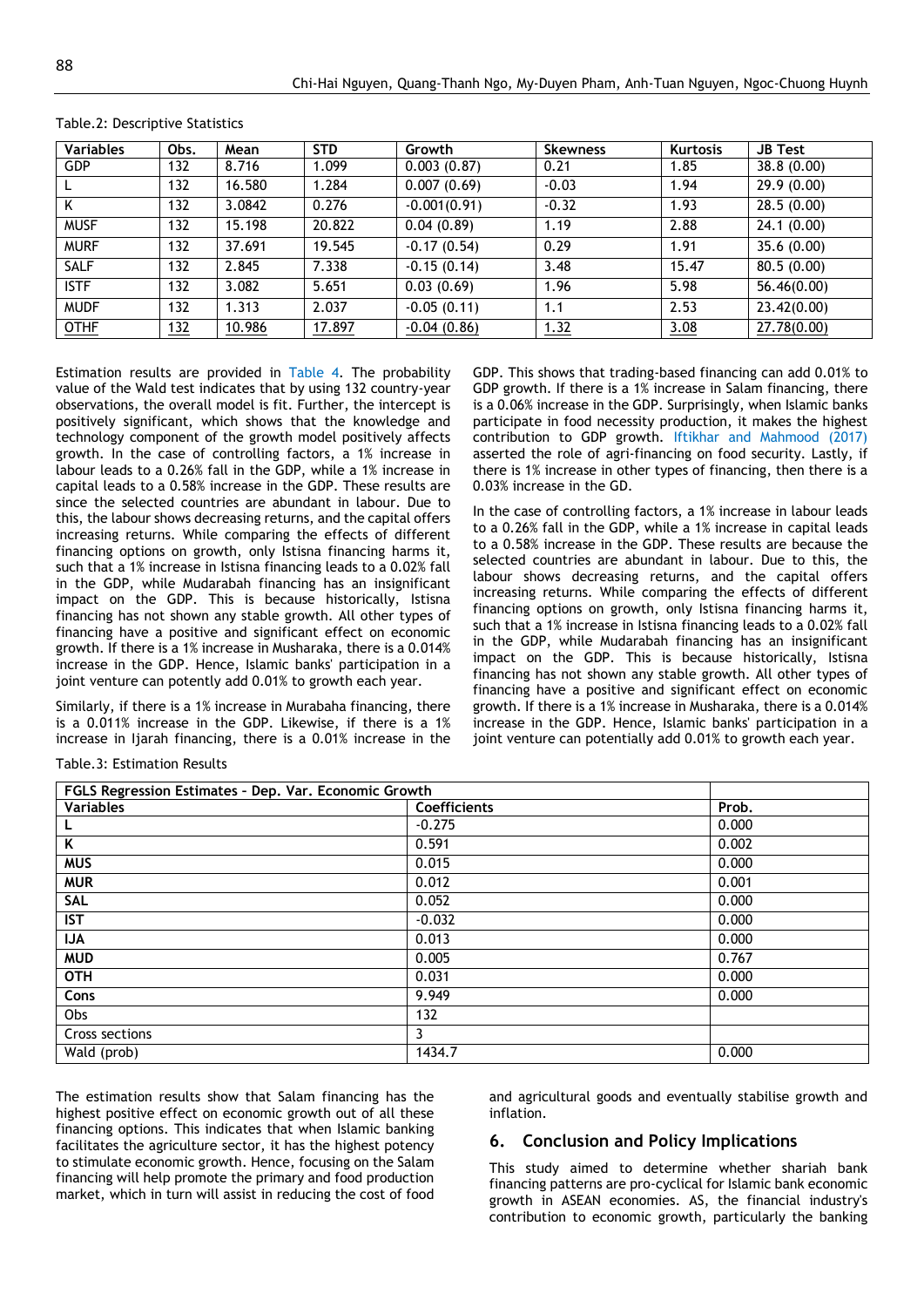sector, is extensively documented in the literature. Indeed, Islamic banking's contribution to growth is gaining speed. Unlike conventional funding, this study proposes that the lending model can be used for any economic necessity. On the other hand, Islamic baking items are custom-made to meet the economic needs of the economy. This means that Islamic banking products are not ideal substitutes, so their impact on economic growth varies. - The current study explored the differences in the historical impact of the various Islamic banking products on economic growth. Using the panel data of 3 economies, the panel FGLS model was applied. The model was constituted on the value addition of the role of the banking sector on the Solow growth model. The results showed that other than Istisna financing, all other financing products positively affect economic growth. The case of Istisna was different because of its volatile nature. This led us to conclude that regardless of the financial product used in Islamic financing, though based on assets, they positively influence the economy.

Policymakers should use any Islamic banking product with the confidence that it has a -promoting effect and removes the element of riba from the economy. Moreover, the study implications are more numerous. From the positive perspective, we could support the view that Islamic banking strengthens economic stability, which has a positive procyclical process in the ASEAN economies. In addition, the present study also helped to know about the economic growth between Islamic banks and commercial banks. The differences within the pro-cycling of economic growth between the Islamic and conventional banks lead to the fact that the banks' gap is considered conditional for the banks.

Future studies can explore the markets of different Islamic banking products regarding their stability and determine the options that can help boost the economy. Moreover, the prospective research could also be between the comparison of Islamic and conventional banks. In addition, the other ASEAN countries could be used in future studies to increase the research generalizability.

# **References**

- Abduh, M., & Azmi Omar, M. (2012). Islamic banking and economic growth: the Indonesian experience. *International Journal of Islamic and Middle Eastern Finance and Management, 5*(1), 35-47. doi[:https://doi.org/10.1108/17538391211216811](https://doi.org/10.1108/17538391211216811)
- Ahmad, N., & Haron, S. (2002). Perceptions of Malaysian corporate customers towards Islamic banking products & services. *International Journal of Islamic Financial Services, 3*(4), 1-16. Retrieved from <http://iaif.ir/images/khareji/articles/bank/90.pdf>
- Akkas, A. (1996). Relative efficiency of the conventional and Islamic banking system in financing investment. *Unpublished Ph. d. Dissertation, Dhaka University*.
- Ali, S. S. (2004). *Islamic modes of finance and associated liquidity risks.* Paper presented at the conference on Monetary Sector in Iran: Structure, Performance & Challenging Issues, February, Tehran, Iran.
- Alsayyed, N. (2010). The uses and misuses of commodity murabaha: Islamic Economic Perspective. Retrieved from [https://mpra.ub.uni](https://mpra.ub.uni-muenchen.de/id/eprint/20262)[muenchen.de/id/eprint/20262](https://mpra.ub.uni-muenchen.de/id/eprint/20262)
- Ambali, A. R., & Bakar, A. N. (2014). People's Awareness on Halal Foods and Products: Potential Issues for Policymakers. *Procedia - Social and Behavioral Sciences, 121*, 3-25.

doi[:https://doi.org/10.1016/j.sbspro.2014.01.1104](https://doi.org/10.1016/j.sbspro.2014.01.1104)

Antonio, A. L. (2001). The Role of Interracial Interaction in the Development of Leadership Skills and Cultural Knowledge and Understanding. *Research in Higher* 

*Education, 42*(5), 593-617. doi[:https://doi.org/10.1023/A:1011054427581](https://doi.org/10.1023/A:1011054427581)

- Arshed, N., Yasmin, S., & Gulzar, M. (2020). Islamic financing portfolio and its comparative growth potential. *Islamic Banking and Finance Review, 7*, 60-91. doi[:https://doi.org/10.32350/ibfr/2020/0700/440](https://doi.org/10.32350/ibfr/2020/0700/440)
- Atrizka, D., Lubis, H., Simanjuntak, C. W., & Pratama, I. (2020). Ensuring Better Affective Commitment and Organizational Citizenship Behavior through Talent Management and Psychological Contract Fulfillment: An Empirical Study of Indonesia Pharmaceutical Sector. *Systematic Reviews in Pharmacy, 11*(1). Retrieved from [https://web.p.ebscohost.com/abstract?direct=true&p](https://web.p.ebscohost.com/abstract?direct=true&profile=ehost&scope=site&authtype=crawler&jrnl) [rofile=ehost&scope=site&authtype=crawler&jrnl](https://web.p.ebscohost.com/abstract?direct=true&profile=ehost&scope=site&authtype=crawler&jrnl)
- Bacha, O. I. (1997). Adapting mudarabah financing to contemporary realities: A proposed financing structure. Retrieved from [https://mpra.ub.uni](https://mpra.ub.uni-muenchen.de/id/eprint/12732)[muenchen.de/id/eprint/12732](https://mpra.ub.uni-muenchen.de/id/eprint/12732)
- Badawi, A. A. (2014). 'Education and Values' Presented at the 9th World Islamic Economic Forum ((WIEF):(London, 29-31 October 2013). *ICR Journal, 5*(1), 129-134. Retrieved from the state of the state of the state of the state of the state of the state of the state of the state of the state of the state of the state of the state of the state of the state of the state of the state of <https://platform.almanhal.com/Files/Articles/59875>
- Compant, S., Clément, C., & Sessitsch, A. (2010). Plant growth-promoting bacteria in the rhizo- and endosphere of plants: Their role, colonization, mechanisms involved and prospects for utilization. *Soil Biology and Biochemistry, 42*(5), 669-678. doi[:https://doi.org/10.1016/j.soilbio.2009.11.024](https://doi.org/10.1016/j.soilbio.2009.11.024)
- Dahduli, M. S. (2009). Islamic banking and economic development. *Available at SSRN 1616624*. doi[:https://dx.doi.org/10.2139/ssrn.1616624](https://dx.doi.org/10.2139/ssrn.1616624)
- Dar, H. A., & Presley, J. R. (2000). Lack of profit loss sharing in Islamic banking: management and control imbalances. *International journal of Islamic financial services, 2*(2), 3-18. Retrieved from [http://citeseerx.ist.psu.edu/viewdoc/download?doi=1](http://citeseerx.ist.psu.edu/viewdoc/download?doi=10.1.1.196.5571&rep=rep1&type=pdf) [0.1.1.196.5571&rep=rep1&type=pdf](http://citeseerx.ist.psu.edu/viewdoc/download?doi=10.1.1.196.5571&rep=rep1&type=pdf)
- Darrat, A. F. (1988). The Islamic interest-free banking system: some empirical evidence. *Applied Econo{Darrat, 1988 #1630}mics, 20*(3), 417-425. doi[:https://doi.org/10.1080/00036848800000054](https://doi.org/10.1080/00036848800000054)
- Eid, A., Omar, A., Khalid, M., & Ibrahim, M. (2016). The association between children born small for gestational age and short stature. *J Preg Child Health, 3*(220), 2. doi[:http://dx.doi.org/10.4172/2376-127X.1000220](http://dx.doi.org/10.4172/2376-127X.1000220)
- El-Galfy, A., & Khiyar, K. A. (2012). Islamic banking and economic growth: A review. *Journal of Applied Business Research (JABR), 28*(5), 943-956. doi[:https://doi.org/10.19030/jabr.v28i5.7236](https://doi.org/10.19030/jabr.v28i5.7236)
- ElGindi, T., Said, M., & Salevurakis, J. W. (2009). Islamic Alternatives to Purely Capitalist Modes of Finance: A Study of Malaysian Banks from 1999 to 2006. *Review of Radical Political Economics, 41*(4), 516-538. doi[:https://doi.org/10.1177%2F0486613409341453](https://doi.org/10.1177%2F0486613409341453)
- Furqani, H., & Mulyany, R. (2009). Islamic banking and economic growth: Empirical evidence from Malaysia. *Journal of Economic Cooperation & Development, 30*(2).

doi[:https://d1wqtxts1xzle7.cloudfront.net/50625088/](https://d1wqtxts1xzle7.cloudfront.net/50625088/308) [308](https://d1wqtxts1xzle7.cloudfront.net/50625088/308)

- Gheeraert, L., & Weill, L. (2015). Does Islamic banking development favor macroeconomic efficiency? Evidence on the Islamic finance-growth nexus. *Economic Modelling, 47*, 32-39. doi[:https://doi.org/10.1016/j.econmod.2015.02.012](https://doi.org/10.1016/j.econmod.2015.02.012)
- Goaied, M., & Sassi, S. (2010). Financial development and economic growth in the MENA region: What about Islamic banking development. *Institut des Hautes Etudes Commerciales, Carthage*, 1-23. Retrieved from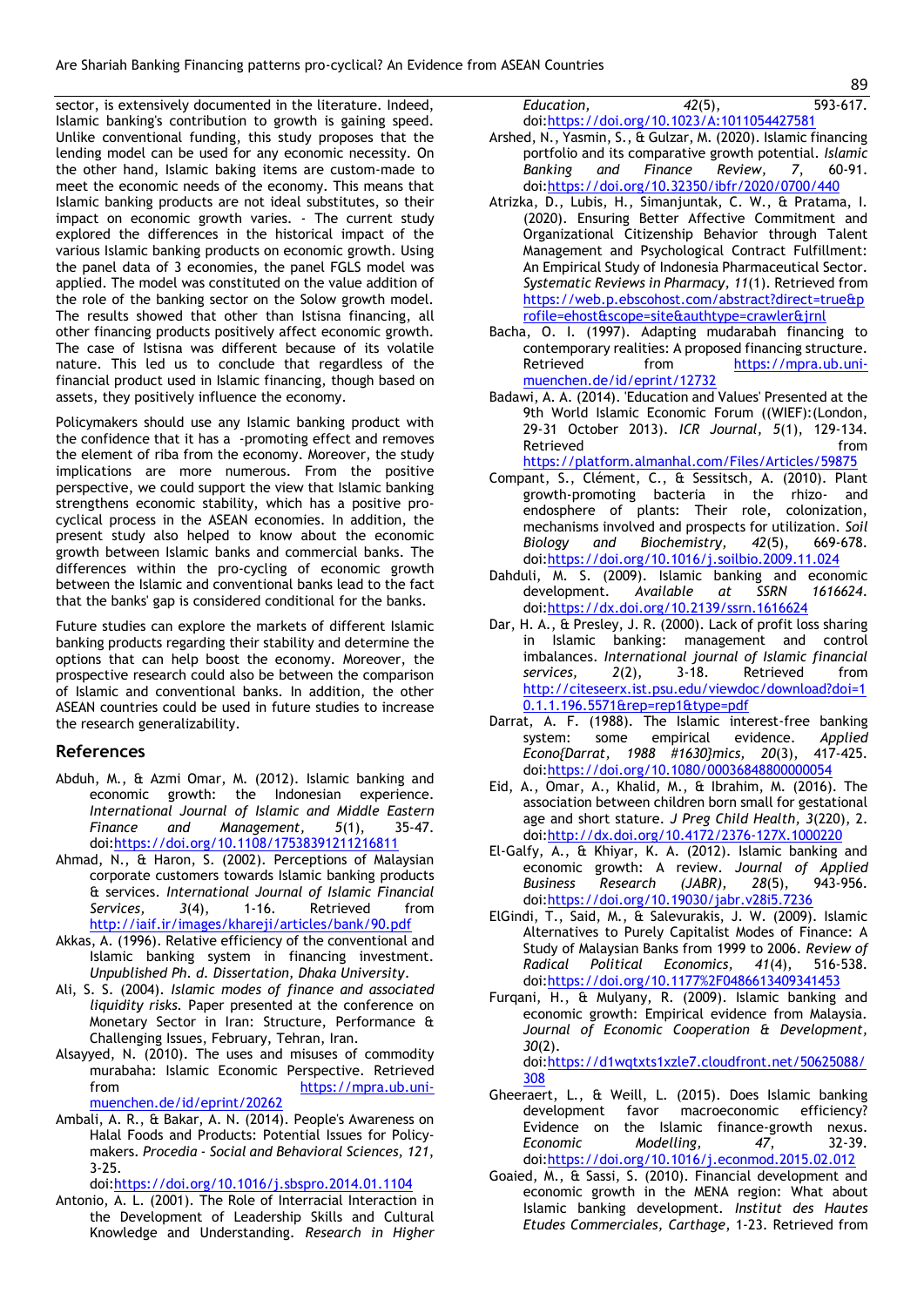[http://www.iefpedia.com/english/wp](http://www.iefpedia.com/english/wp-content/uploads/2010/03)[content/uploads/2010/03](http://www.iefpedia.com/english/wp-content/uploads/2010/03)

- Gudarzi Farahani, Y., & Dastan, M. (2013). Analysis of Islamic banks' financing and economic growth: a panel cointegration approach. *International Journal of Islamic and Middle Eastern Finance and Management, 6*(2), 156-172. doi[:https://doi.org/10.1108/17538391311329842](https://doi.org/10.1108/17538391311329842)
- Gujarati, D. N., & Porter, D. C. (2009). Causality in economics: The Granger causality test. *Basic Econometrics (Fifth international ed.). New York: McGraw-Hill, 652*.
- Hafnida, H., Maamor, S., & Abdullah, H. (2015). An empirical study of the relationship between Islamic modes of finance and financial intermediation. *International Journal of Business and Management, 10*(7), 93-98. Retrieved **from**

<https://repo.uum.edu.my/id/eprint/16565>

- Hasan, M. M., & Dridi, J. (2010). The effects of the global crisis on Islamic and conventional banks: A comparative study. *Available at SSRN 1750689*.
- Hassan, M. K., & Lewis, M. K. (2007). *Islamic banking: An introduction and overview.* Edward Elgar publishing limited,
- Hassan, M. S., Arshed, N., Tahir, M. N., & Imtiaz, A. (2019). Economic prospects of stock market development: A comparison of two worlds. *Paradigms, 13*(1), 117-125. Retrieved **from** [https://www.researchgate.net/profile/Noman-](https://www.researchgate.net/profile/Noman-Arshed/publication/334709886)[Arshed/publication/334709886](https://www.researchgate.net/profile/Noman-Arshed/publication/334709886)
- Hearn, B., Piesse, J., & Strange, R. (2012). Islamic finance and market segmentation: Implications for the cost of capital. *International Business Review, 21*(1), 102-113. doi[:https://doi.org/10.1016/j.ibusrev.2010.11.007](https://doi.org/10.1016/j.ibusrev.2010.11.007)
- Hussain, N., & Islam, K. (2012). Growth of Islamic Banking in Pakistan by Using Aid Model. *Available at SSRN*  2168767. Retrieved from <https://ssrn.com/abstract=2168767>
- Jager, P. D. (2008). Panel data techniques and accounting research. *Meditari : Research Journal of the School of Accounting Sciences, 16*(2), 53-68. Retrieved from <https://journals.co.za/doi/abs/10.10520/EJC72555>
- Jarque, C. M., & Bera, A. K. (1980). Efficient tests for normality, homoscedasticity and serial independence of regression residuals. *Economics Letters, 6*(3), 255- 259. doi[:https://doi.org/10.1016/0165-](https://doi.org/10.1016/0165-1765(80)90024-5) [1765\(80\)90024-5](https://doi.org/10.1016/0165-1765(80)90024-5)
- Kaleem, A., & Abdul Wajid, R. (2009). Application of Islamic banking instrument (Bai Salam) for agriculture financing in Pakistan. *British Food Journal, 111*(3), 275- 292. doi[:https://doi.org/10.1108/00070700910941471](https://doi.org/10.1108/00070700910941471)
- Kalim, R. (2020). Sukuk as an Alternative Source of Public Debt. In *Handbook of Research on Theory and Practice of Global Islamic Finance* (pp. 788-802): IGI Global.
- Kalim, R., Mushtaq, A., & Arshed, N. (2016). Islamic banking and economic growth: Case of Pakistan. *Islamic Banking and Finance Review, 3*(1), 14-28. Retrieved from [https://www.researchgate.net/profile/Noman-](https://www.researchgate.net/profile/Noman-Arshed/publication/305493452)[Arshed/publication/305493452](https://www.researchgate.net/profile/Noman-Arshed/publication/305493452)
- Kamali, M. H. (2007). A shari 'ah analysis of issues in Islamic leasing. *Journal of King Abdulaziz University: Islamic Economics, 20*(1). Retrieved from <https://ssrn.com/abstract=3071323>
- Kar, M., Nazlıoğlu, Ş., & Ağır, H. (2011). Financial development and economic growth nexus in the MENA countries: Bootstrap panel granger causality analysis.<br>Economic Modelling, 28(1), 685-693. *Economic Modelling, 28*(1), 685-693. doi[:https://doi.org/10.1016/j.econmod.2010.05.015](https://doi.org/10.1016/j.econmod.2010.05.015)
- Kassim, S. H., Majid, M. S. A., & Yusof, R. M. (2009). Impact of monetary policy shocks on the conventional and

Islamic banks in a dual banking system: Evidence from Malaysia. *Journal of Economic Cooperation and Development, 30*(1), 41-58. Retrieved from <https://www.researchgate.net/>

- Khan, F. (2010). How 'Islamic' is Islamic Banking? *Journal of Economic Behavior & Organization, 76*(3), 805-820. doi[:https://doi.org/10.1016/j.jebo.2010.09.015](https://doi.org/10.1016/j.jebo.2010.09.015)
- Khan, M. S., & Mirakhor, A. (1990). Islamic Banking: Experiences in the Islamic Republic of Iran and in Pakistan. *Economic Development and Cultural Change, 38*(2), 353-375. doi[:https://doi.org/10.1086/451797](https://doi.org/10.1086/451797)
- Khoutem, B. J., & Nedra, B. A. (2012). Islamic participative financial intermediation and economic growth. *Journal of Islamic Economics, Banking and Finance, 3*(8), 44-59. Retrieved **from** <https://platform.almanhal.com/Files/2/22630>

Landau, J.-P. (2009). *Procyclicality: what it means and what could be done.* Paper presented at the remarks at the Bank of Spain's conference on Procyclicality and the Role of Financial Regulation, Madrid, May.

- Ledhem, M. A., & Mekidiche, M. (2020). Economic growth and financial performance of Islamic banks: a CAMELS approach. *Islamic Economic Studies, 28*(1), 47-62. doi[:https://doi.org/10.1108/IES-05-2020-0016](https://doi.org/10.1108/IES-05-2020-0016)
- Mansoor Khan, M., & Ishaq Bhatti, M. (2008a). Development in Islamic banking: a financial risk‐allocation approach. *The Journal of Risk Finance, 9*(1), 40-51. doi[:https://doi.org/10.1108/15265940810842401](https://doi.org/10.1108/15265940810842401)
- Mansoor Khan, M., & Ishaq Bhatti, M. (2008b). Islamic banking and finance: on its way to globalization. *Managerial Finance, 34*(10), 708-725. doi[:https://doi.org/10.1108/03074350810891029](https://doi.org/10.1108/03074350810891029)
- Meera, A. K. M., & Razak, D. A. (2005). Islamic Home Financing through Musharakah Mutanaqisah and al-Bay^#^# Bithaman Ajil Contracts: A Comparative Analysis. *Review of Islamic Economics, 9*(2), 5. Retrieved from [www.ahamedkameel.com/wp](file:///C:/Users/Ikbar/Downloads/www.ahamedkameel.com/wp-content/uploads/2014/01/MMPPaper.pdf)[content/uploads/2014/01/MMPPaper.pdf](file:///C:/Users/Ikbar/Downloads/www.ahamedkameel.com/wp-content/uploads/2014/01/MMPPaper.pdf)
- Mohammed, A. I., Ogunbado, A. F., & Aziz, A. B. (2016). he viability of Salam finance in the growth of agricultural production in Kano state, Nigeria. *sian Journal of Multidisciplinary Studies, 4*(12), 87-92. Retrieved from <https://repo.uum.edu.my/id/eprint/21893>
- Muhammad, M. Z., & Chong, R. (2007). The contract of bay'Al-Salam and Istisna'in Islamic commercial law: A comparative analysis. *Labuan e-Journal of Muamalat and Society (LJMS)*, 21-28. doi[:https://doi.org/10.51200/ljms.vi.2993](https://doi.org/10.51200/ljms.vi.2993)
- Muneeza, A., Nurul Atiqah Nik Yusuf, N., & Hassan, R. (2011). The possibility of application of salam in Malaysian Islamic banking system. *Humanomics, 27*(2), 138-147. doi[:https://doi.org/10.1108/08288661111135135](https://doi.org/10.1108/08288661111135135)
- Osman Elsheikh, A., Zarifah Bt, A., & Zakaria, A. (2017). Conceptual Model of Predictors of SMEs' Performance in the Context of Sudan. *Journal of Business and Social Review in Emerging Economies, 3*(2). doi[:https://doi.org/10.26710/jbsee.v3i2.186](https://doi.org/10.26710/jbsee.v3i2.186)
- Pratami, A., Tohirin, A., & Pratama, K. (2021). Ank Lending Decision and Business Cycles: Are Indonesian Islamic Banks Different? *International Journal of Economics and Finance Studies, 13*(1), 215-234. Retrieved from [https://www.sobiad.info/index.php/ijefs/article/vie](https://www.sobiad.info/index.php/ijefs/article/view/499) [w/499](https://www.sobiad.info/index.php/ijefs/article/view/499)
- Rahim Abdul Rahman, A. (2010). Islamic microfinance: an ethical alternative to poverty alleviation. *Humanomics, 26*(4), 284-295. doi[:https://doi.org/10.1108/08288661011090884](https://doi.org/10.1108/08288661011090884)
- Saadaoui, Z., & Hamza, H. (2020). Lending cyclicality in dual banking system: empirical evidence from GCC countries. *Journal of Islamic Accounting and Business*